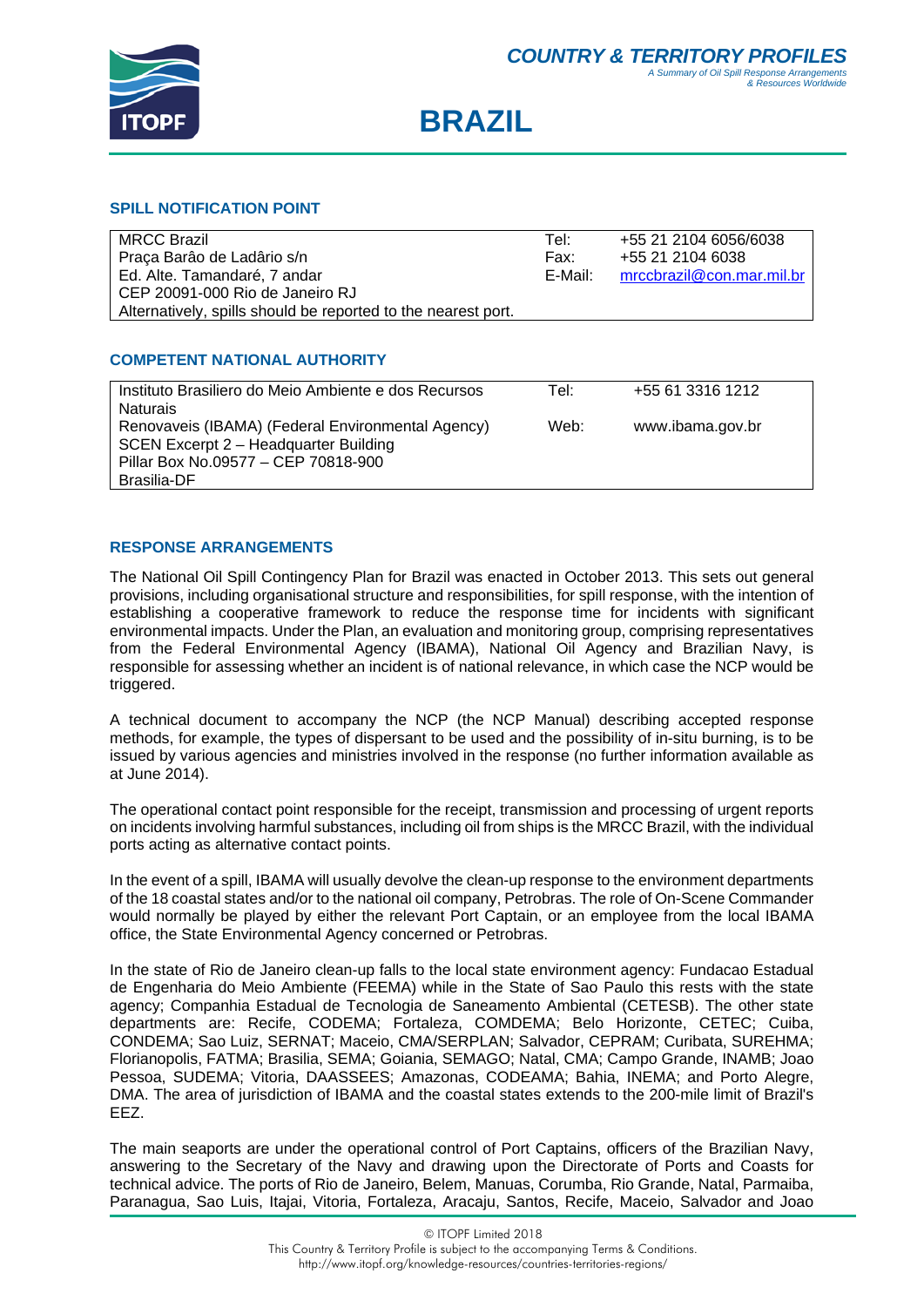

# **BRAZIL**

Pessoa are all defined as Class I ports by the Directorate and as such should possess local contingency plans. Arrangements, however, are often restricted to requesting assistance from the nearest Petrobras facility. The Port of Rio de Janeiro does possess its own local contingency arrangements which are participated in by all of the major stakeholders in the port. The plan is administered by FEEMA and Petrobras.

Petrobras maintains Tier 1 contingency plans at the majority of its facilities. A Tier 2 response is maintained at the Almirante Barraso Maritime Terminal at Sáo Sebastiáo and the facilities at Santos, Macaé, Ilha Grande Bay, D'Agua Island in Rio, Madre de Deus in Bahia and Fortaleza. In addition a Model Centre for the Prevention, Control and Combating of Oil Pollution in the Sea (Cempol) is located at Sáo Sebastiáo. Marine Pollution Prevention Centres (Centropols) are also located at Santos, Macaé, Ilha Grande Bay, D'Agua Island, Madre de Deus Terminal and Fortaleza. Training courses run at all these locations and are attended by Petrobras staff, port authorities, civil defence agencies, NGOs and other interested parties. Petrobras has installed nine Oil Spill Response Centres (CDA – Centro de Defesa Ambiental) at strategic locations throughout Brazil. The CDA located near to Sao Paulo International Airport is able to operate by itself or in conjunction with any other CDA when necessary to attend large-scale emergencies in-country or to support the company's international operations. Each of the CDAs operates with about 20 trained technicians, available 24 hours per day/seven days a week.

# **RESPONSE POLICY**

It is understood that updated information on the response policy in Brazil will be provided in a supplementary document to the 2013 NCP (no further details currently known, June 2014). Information from IBAMA from 2008 indicates that mechanical containment and recovery is the primary line of defence against oil spills in Brazil, with mechanical dispersion as a supplement. The use of chemical dispersants is very restricted and regulated by the National Council for the Environment. Petrobras maintains an internally approved list of dispersants which are tested for effectiveness by the company. In-situ burning is prohibited.

In harbours, on beaches and other coastal waters, containment and recovery forms the main approach. Considerable lengths of coastline are, however, inaccessible and present difficulties for clean-up. Oily wastes can be disposed of to landfill near the clean-up site.

#### **EQUIPMENT**

#### **Government**

FEEMA and CETESB have inshore containment and recovery and shoreline clean-up equipment for operation in their area of responsibility. Information on the other environmental agencies is not known. Manpower and non-specialised equipment would be provided by other state agencies.

#### **Private**

Petrobras operates inshore containment and recovery and shoreline clean-up equipment and inshore dispersant spraying equipment. Each of the nine CDAs is equipped with special barges and boats, skimmers, sorbents and a minimum of 20,000 linear metres of containment or sorbent booms which, together with vehicles and communication devices, can be rapidly dispatched to any area in Brazil. The largest equipment stock is held at the Sáo Sebastiáo terminal. Aerial spraying equipment is unavailable, but commercial crop spraying aircraft or helicopters could be adapted for this purpose. Petrobras is a member of ARPEL, a reciprocal agreement between Latin American oil companies, based in Montevideo, and can call upon this organisation and its member companies for advice and resources.

There are a number of private oil spill contractors in the country, including: Alpina Briggs Defesa Ambiental S/A and Hidroclean Servicios Maritimos Ltd, who have nationwide capabilities.